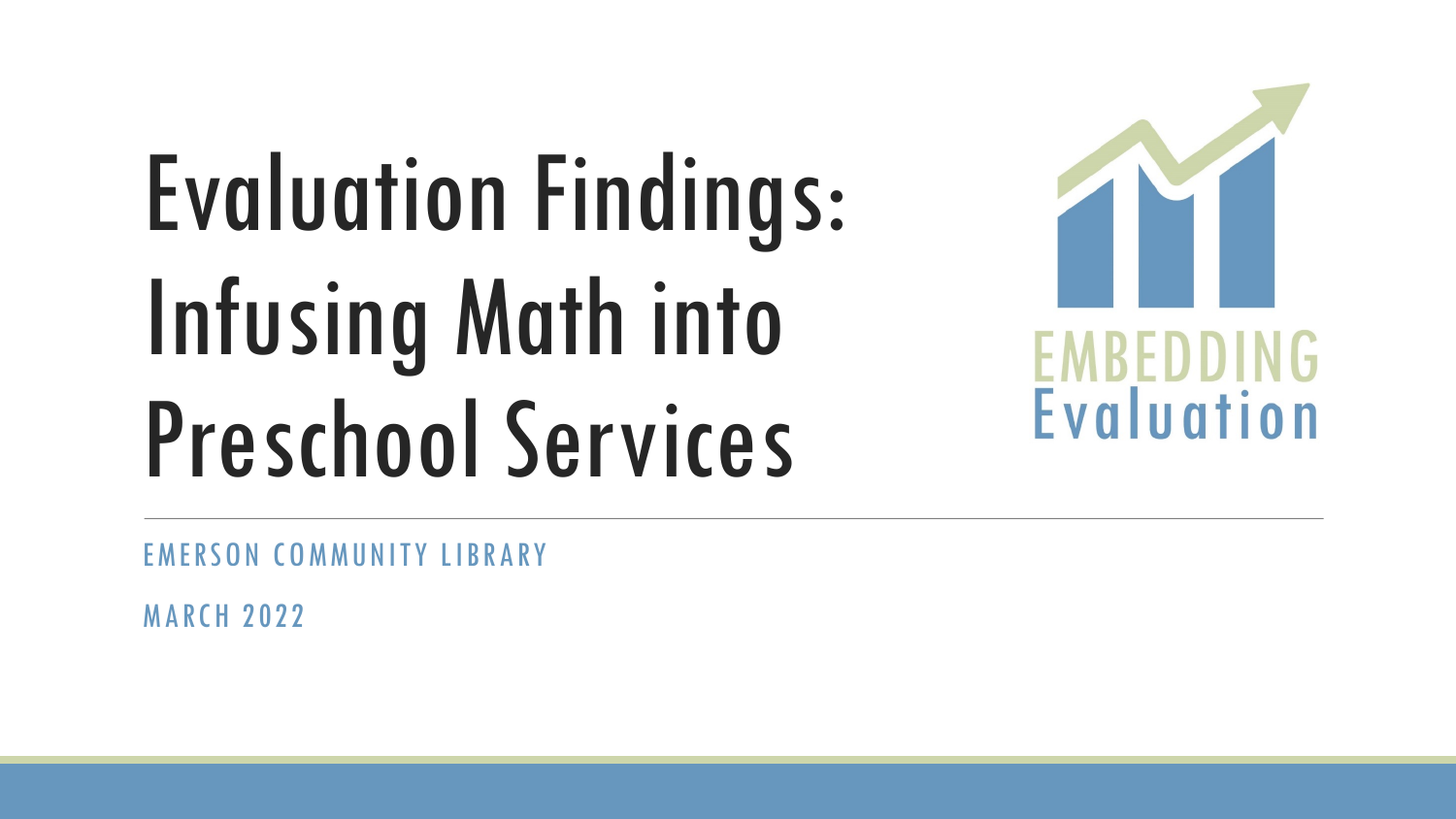## "Infusing Math into Preschool Services" Storytime Series

- Outreach program 8-session math-focused storytime series
- Offered at 10 Head Start centers located in the 3 communities with the lowest levels of library use within the county
- Program goals:
	- To engage 3-5-year-olds in math concepts and activities
	- To help Head Start teachers understand the importance of early math engagement, learn how to support early match engagement with math concepts and activities, and incorporate match concepts and activities in their work

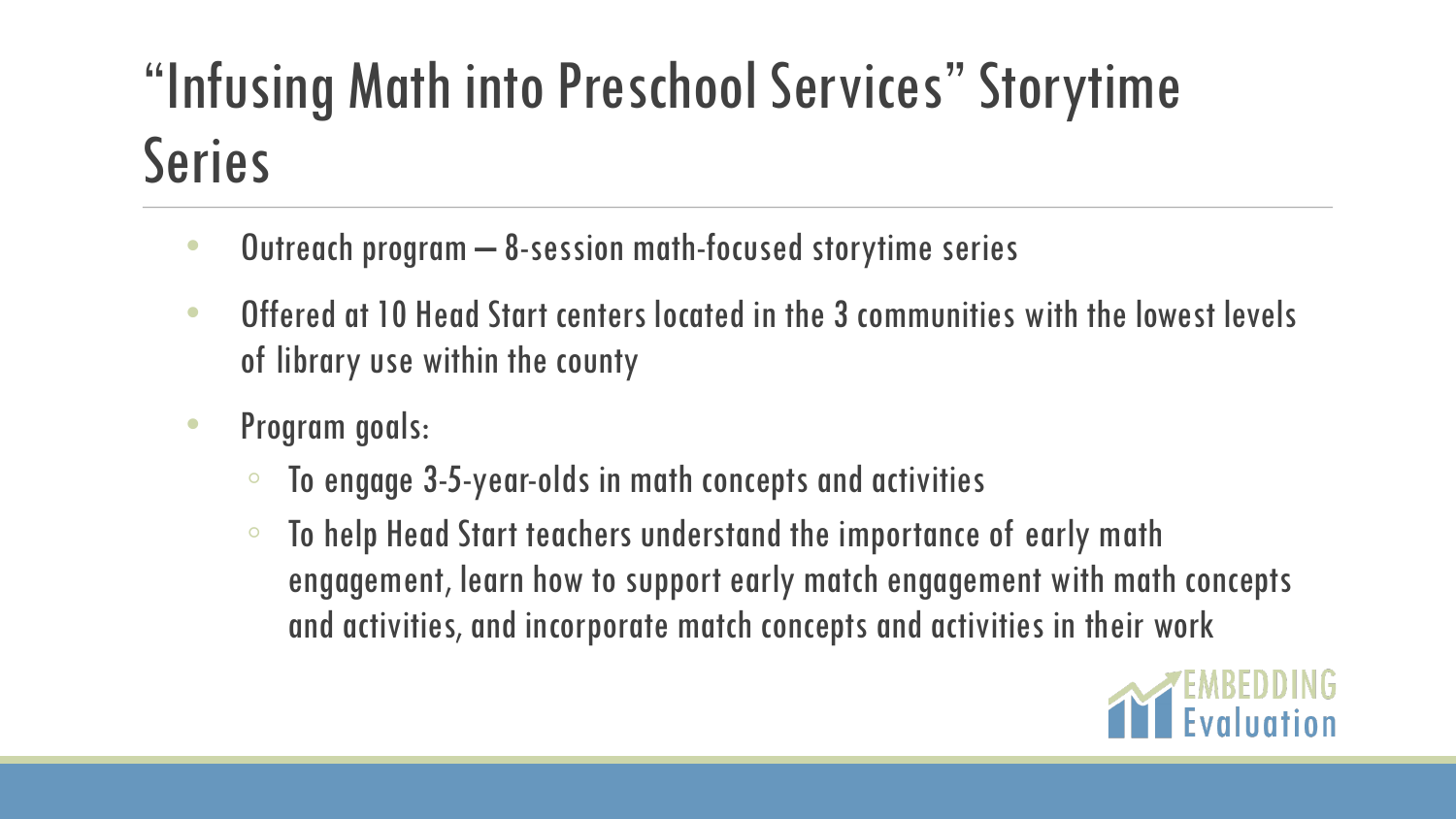## Evaluation Questions

- 1. To what extent do volunteers implement math storytimes as designed?
- 2. In what ways do participating children demonstrate engagement and interest in math storytime sessions?
- 3. To what extent do participating children demonstrate basic math skills (counting, sorting, matching) (a) during math storytime sessions and (b) at home?

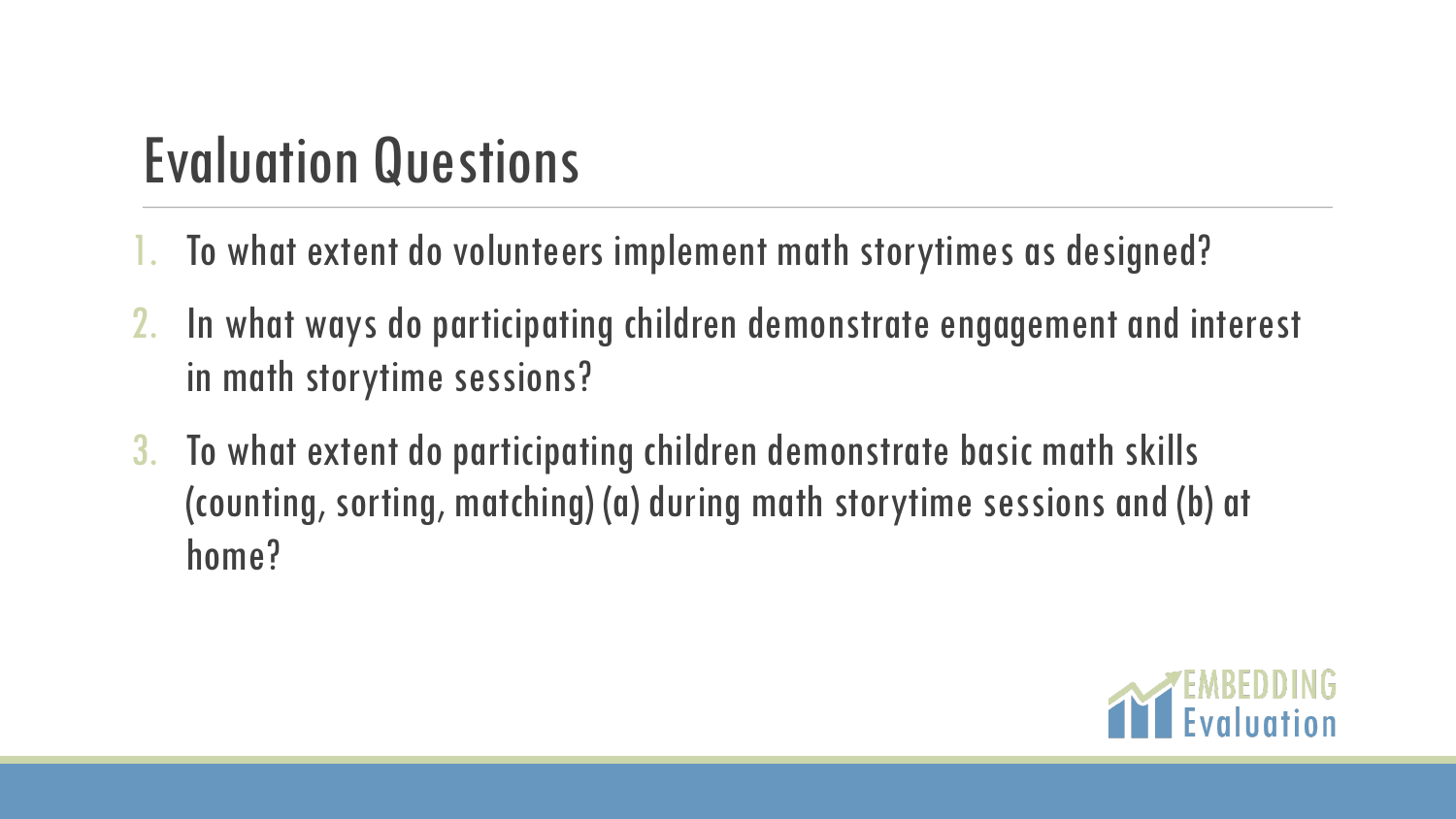#### Methods Used to Answer Evaluation Questions

| <b>Evaluation Questions</b>                                                                                                                                            | <b>Data Collection Methods</b>                                                |                             |                                                                             |                                                |
|------------------------------------------------------------------------------------------------------------------------------------------------------------------------|-------------------------------------------------------------------------------|-----------------------------|-----------------------------------------------------------------------------|------------------------------------------------|
|                                                                                                                                                                        | Observation of<br>volunteers during a<br>sample of math<br>storytime sessions | Interviews of<br>Volunteers | Observation of<br>children during a<br>sample of math<br>storytime sessions | Survey of children's<br>parents and caregivers |
| To what extent do volunteers implement the math<br>storytimes as designed?                                                                                             | χ                                                                             | X                           |                                                                             |                                                |
| In what ways do participating children demonstrate<br>engagement and interest in math storytime sessions?                                                              |                                                                               |                             | χ                                                                           |                                                |
| To what extent do participating children demonstrate<br>basic math skills (counting, sorting, matching)<br>during math storytime sessions, and<br>α.<br>at home?<br>b. |                                                                               |                             | X                                                                           | X                                              |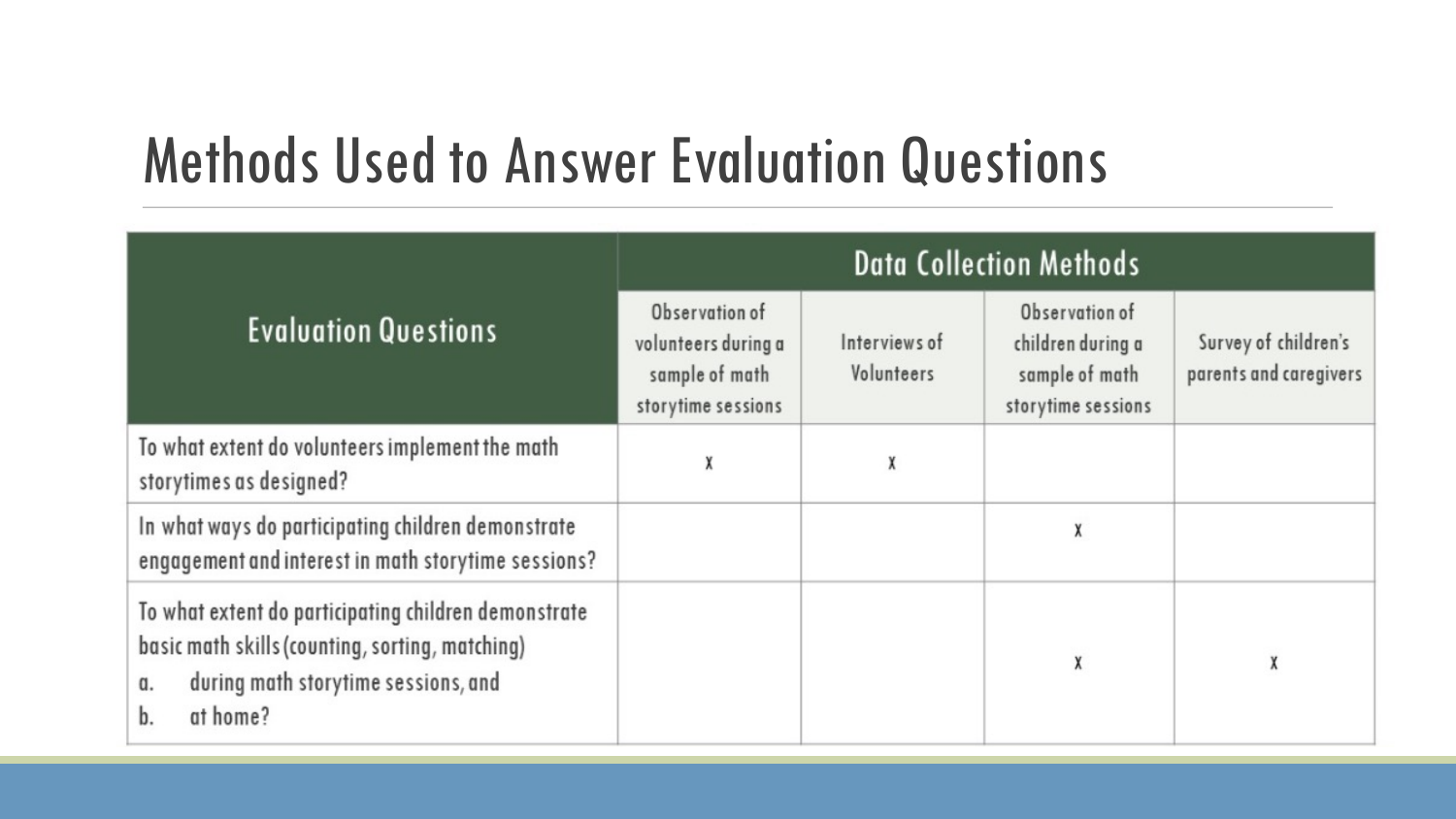## The Study

Data collected in October-November 2021:

- Observations of 5 storytime sessions
- Interviews with 10 volunteers
- Surveys of 77 parents and caregivers

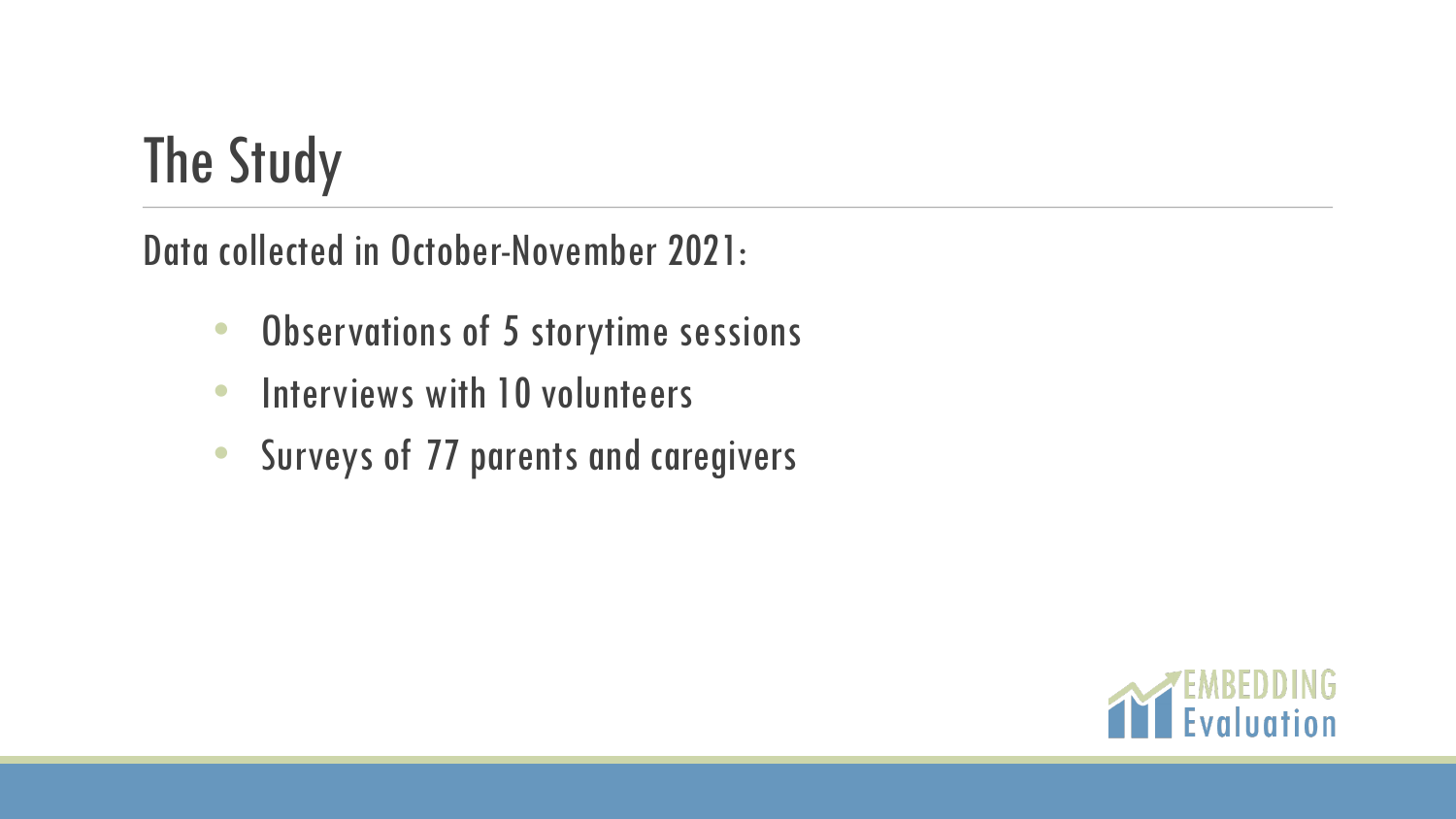## Evaluation Question 1 – Key Findings & Conclusions

To what extent do volunteers implement math storytimes as designed?

- Volunteers were successful in implementing reading and singing components
- Volunteers struggled to implement the math activities, especially in sessions 3 and 5

Conclusion: Math storytimes were implemented as designed to a moderate extent.

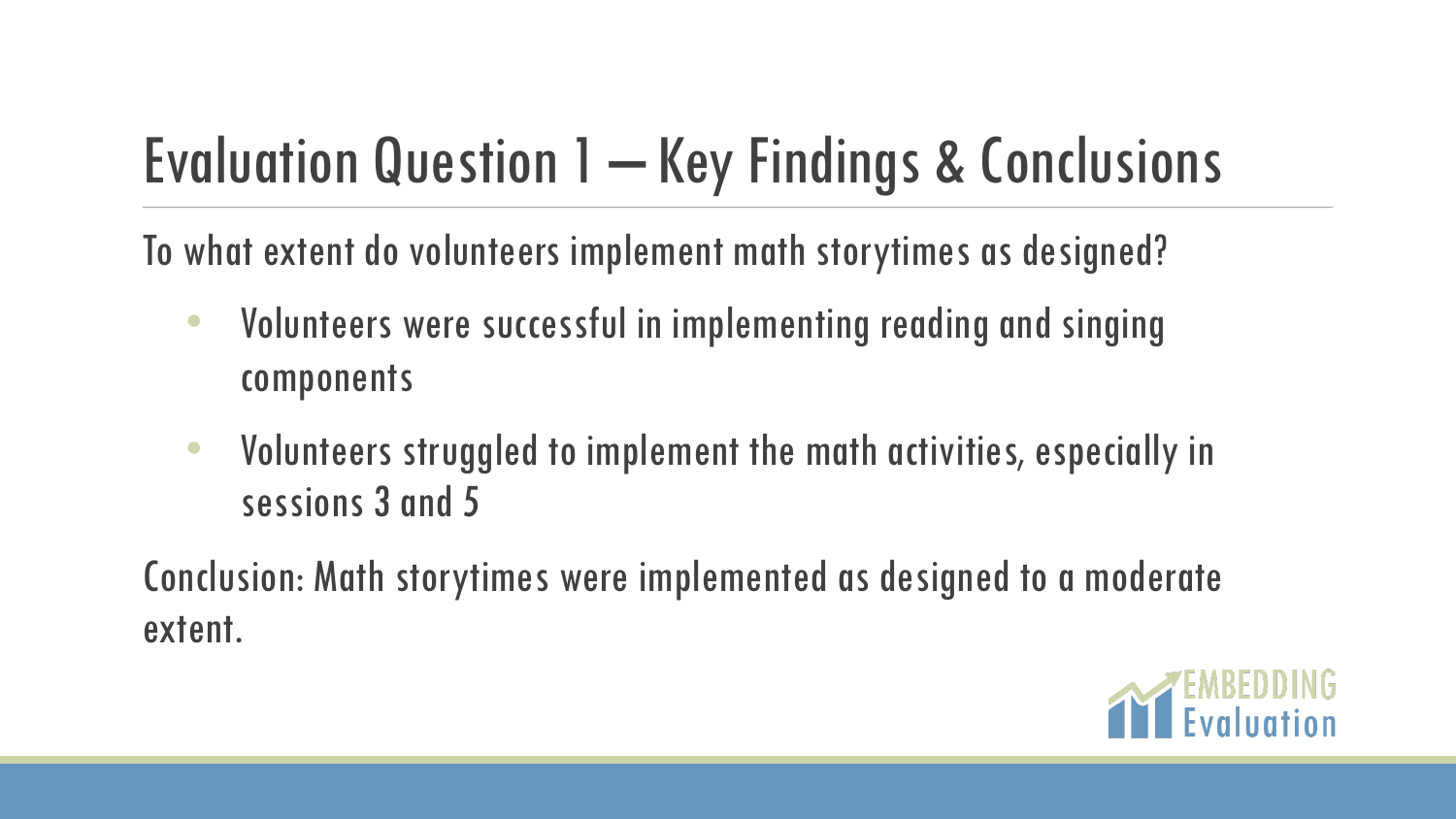# Evaluation Question 2 – Key Findings & Conclusions

In what ways do participating children demonstrate engagement and interest in math storytime sessions?

- Most children engaged in a variety of behaviors indicating engagement during storytime, such as:
	- Participating in songs and hands-on activities
	- Repeating presenters' words and phrases
	- Pointing to materials
	- Laughing and clapping their hands

Conclusion: The results indicate high levels of engagement among participants.

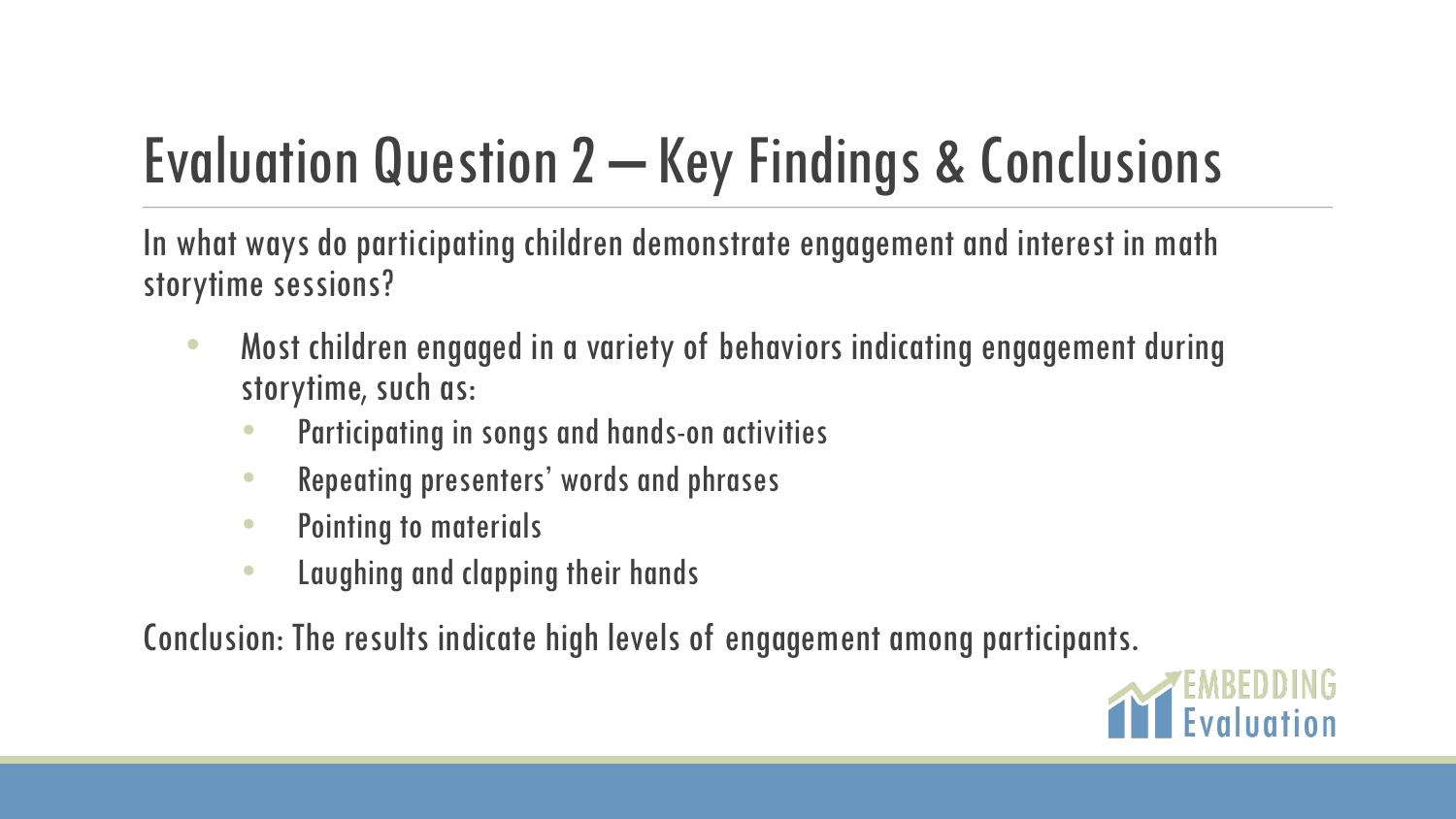# Evaluation Question 3 – Key Findings & Conclusions

To what extent do participating children demonstrate basic math skills (counting, sorting, and matching) (a) during math storytime sessions and (b) at home?

- Some children demonstrated basic math skills during storytime sessions in which volunteers implemented math activities as designed
- Few parents reported that children demonstrated basic math skills at home

Conclusion: The results are mixed and indicate that basic math skills need to be implemented as designed more consistently for children to demonstrate them.

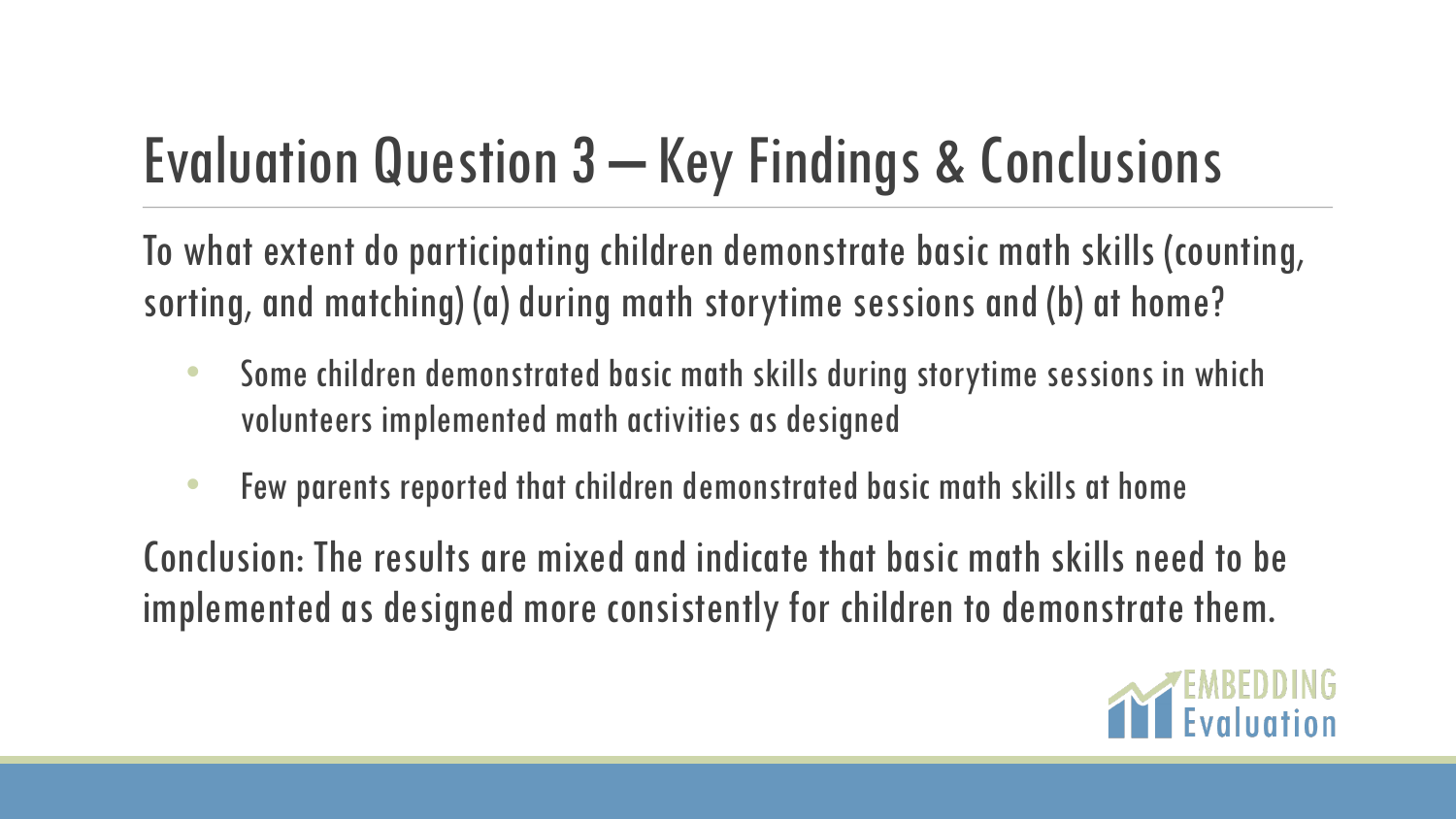## Recommendations

- 1. Provide additional training and mentoring to volunteers to implement math activities
- 2. Revise the math activities in sessions 3 and 5
- 3. Create a handout to send home with parents that illustrates the basic math skills demonstrated during storytime

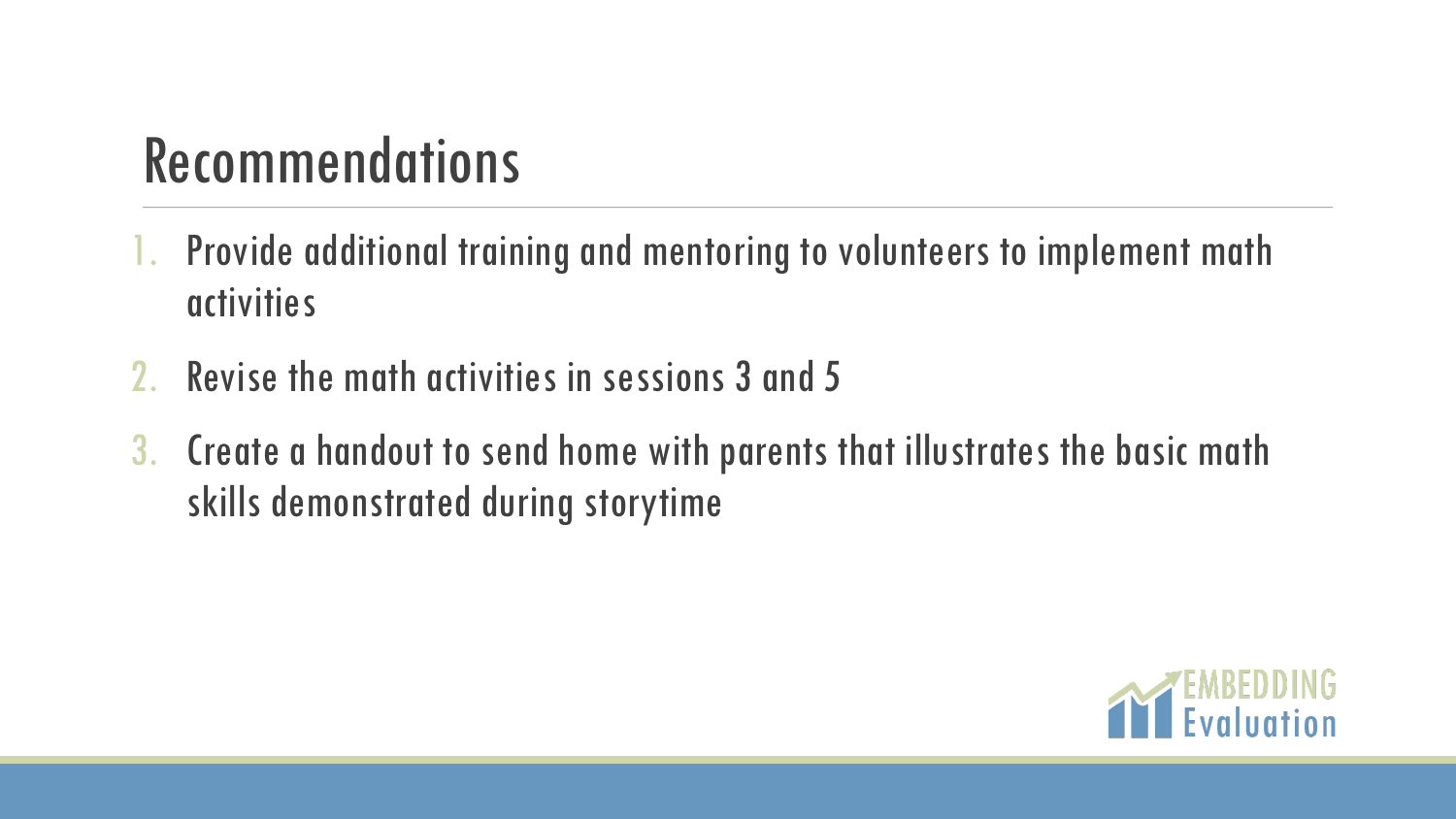## Next Steps

- Share findings with children's department staff and administration
- 2. Complete the 3 recommendations (additional training, revising math activities, creating handout)
- 3. Conduct another round of observations to determine whether the math activities are being implemented as designed after additional training and activity revisions